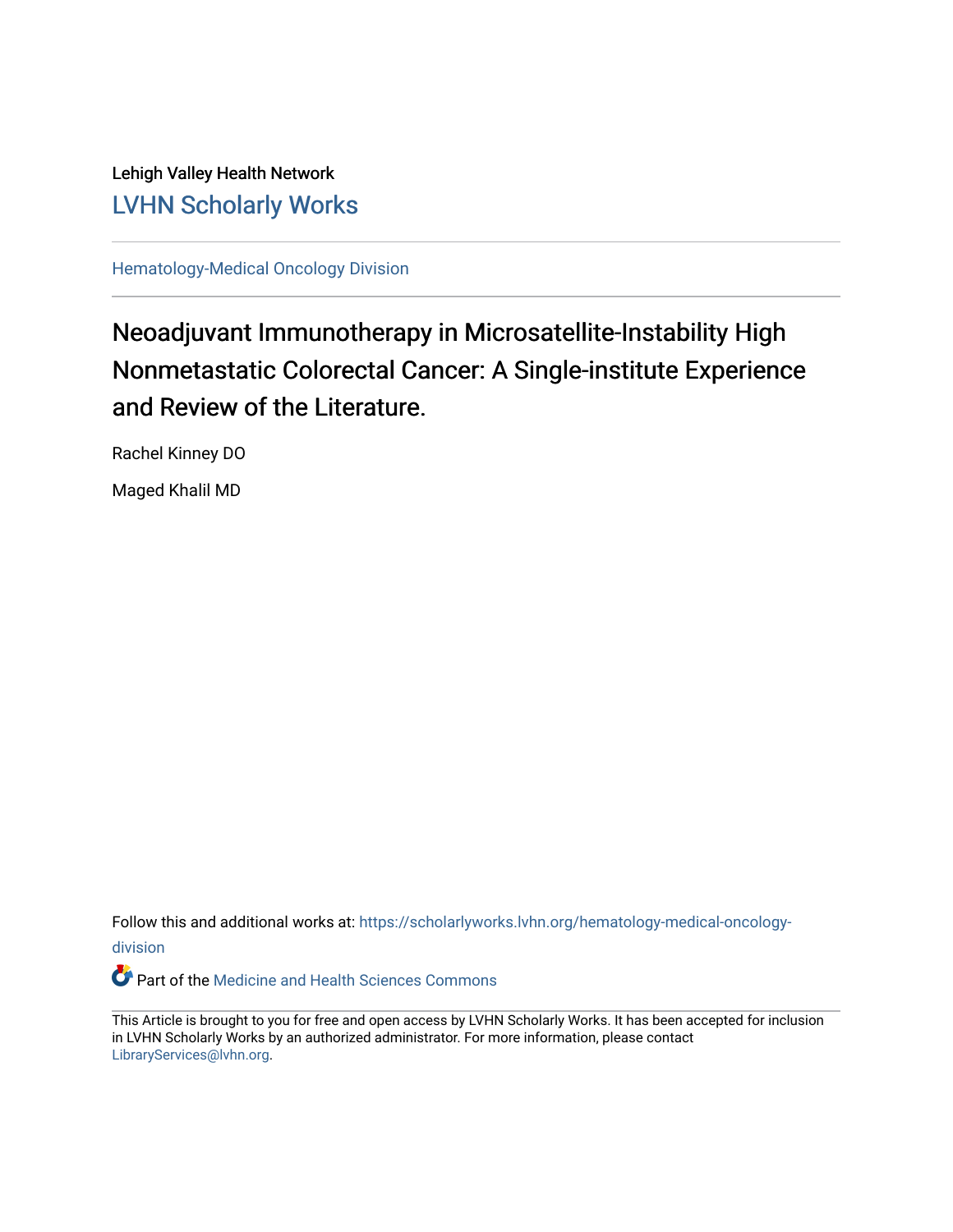# Case Report

# Neoadjuvant Immunotherapy in Microsatellite-Instability High Nonmetastatic Colorectal Cancer: A Single-institute Experience and Review of the Literature

Rachel E. Kinney, Maged Khalil

### Clinical Practice Points

- Colorectal cancer is the third most common cancer in the United States and is composed of a heterogeneous group of tumors. A small subset of tumors are known to be microsatellite-unstable or deficient in mismatch repair proteins.
- Treatment with immune checkpoint inhibitors targeting programmed cell death 1 and cytotoxic T-lymphocyte

antigen 4 results in improved overall survival in patients with microsatellite-unstable colorectal cancer in the metastatic setting.

 The role of immunotherapy in non-metastatic resectable colon cancer is yet to be determined.

 $Clinical Colorectal Cancer$ , Vol. 20, No. 2, e109-12  $\odot$  2020 The Author(s). Published by Elsevier Inc. This is an open access article under the CC BY-NC-ND license (<http://creativecommons.org/licenses/by-nc-nd/4.0/>).

Keywords: Checkpoint inhibitor, Lynch syndrome, Mismatch repair deficient (MMR-d), Programmed cell death

#### Introduction

Colorectal cancer is the third most common cancer among both men and women in the United States.<sup>[1](#page-3-0)</sup> It is composed of a heterogeneous group of tumors with multiple identified gene mutations as well as recognized predisposing environmental factors. All patients, regardless of stage, should undergo testing for microsatellite instability, as microsatellite instability has not only diagnostic but prognostic and therapeutic implications.<sup>[2](#page-4-0)</sup> It is estimated that approximately 15% to 20% of colorectal carcinomas are high microsatellite-instability (MSI-H), with 3.5% to 5% of stage IV tumors being classified as MSI-H. $3$  This suggests that MSI-H tumors have a lower propensity to metastasize than MSI-stable (MSI-S) tumors and indicates a more favorable prognosis. Only a small proportion of MSI-H tumors are owing to a germline mutation in the setting of Lynch syndrome; the remainder of MSI-H tumors are due to somatic inactivation of mismatch repair (MMR)

Department of Hematology and Oncology, Lehigh Valley Cancer Institute, Allentown, PA

Submitted: Aug 14, 2020; Revised: Oct 8, 2020; Accepted: Oct 21, 2020; Epub: Dec 9, 2020

Address for correspondence: Rachel E. Kinney, DO, Department of Hematology and Oncology, Lehigh Valley Cancer Institute, 1240 South Cedar Crest Blvd, Allentown, PA

E-mail contact: [Rachel.kinney@lvhn.org](mailto:Rachel.kinney@lvhn.org)

1533-0028/ $\circ$  2020 The Author(s). Published by Elsevier Inc. This is an open access article under the CC BY-NC-ND license [\(http://creativecommons.org/licenses/by-nc-nd/4.0/\)](http://creativecommons.org/licenses/by-nc-nd/4.0/). https://doi.org/10.1016/j.dcc.2020.10.002 Clinical Colorectal Cancer June 2021 - e109

genes *PMS2, MLH-1,* or *MSH-2/6.<sup>[4](#page-4-2)</sup>* Regardless of whether the mutation is somatic or germline, studies have shown that patients with MSI-H tumors do not gain a survival benefit from fluorouracil-based therapy as compared with patients with MSI-S tumors.<sup>[5](#page-4-3)</sup> Conversely, treatment with immune checkpoint inhibitors targeting programmed cell death 1 and cytotoxic Tlymphocyte antigen 4 results in improved overall survival in patients with metastatic MSI-H colorectal cancer. Therefore, pembrolizumab and nivolumab, 2 anti- programmed cell death 1 agents, were granted accelerated United States Food and Drug Administration (FDA) approval in 2017 in the setting of metastatic MSI-H colorectal cancer.<sup>[6](#page-4-4)</sup> More recently, on June 29, 2020, the FDA approved first-line immunotherapy for patients with MSI-H metastatic colorectal cancer based on the phase III KEYNOTE-177 study.<sup>[7](#page-4-5)</sup> However, their role in early stage or non-metastatic resectable colon cancer is yet to be determined.

#### Case Report

A 52-year-old male with no significant past medical history presented to the emergency room with abdominal pain and an enlarging palpable abdominal mass. He had no obstructive symptoms and reported having normal bowel movements prior to admission without unintentional weight loss or other constitutional symptoms. A computed tomography of the abdomen and pelvis revealed a large abdominal mass measuring  $13 \times 11 \times 9$  cm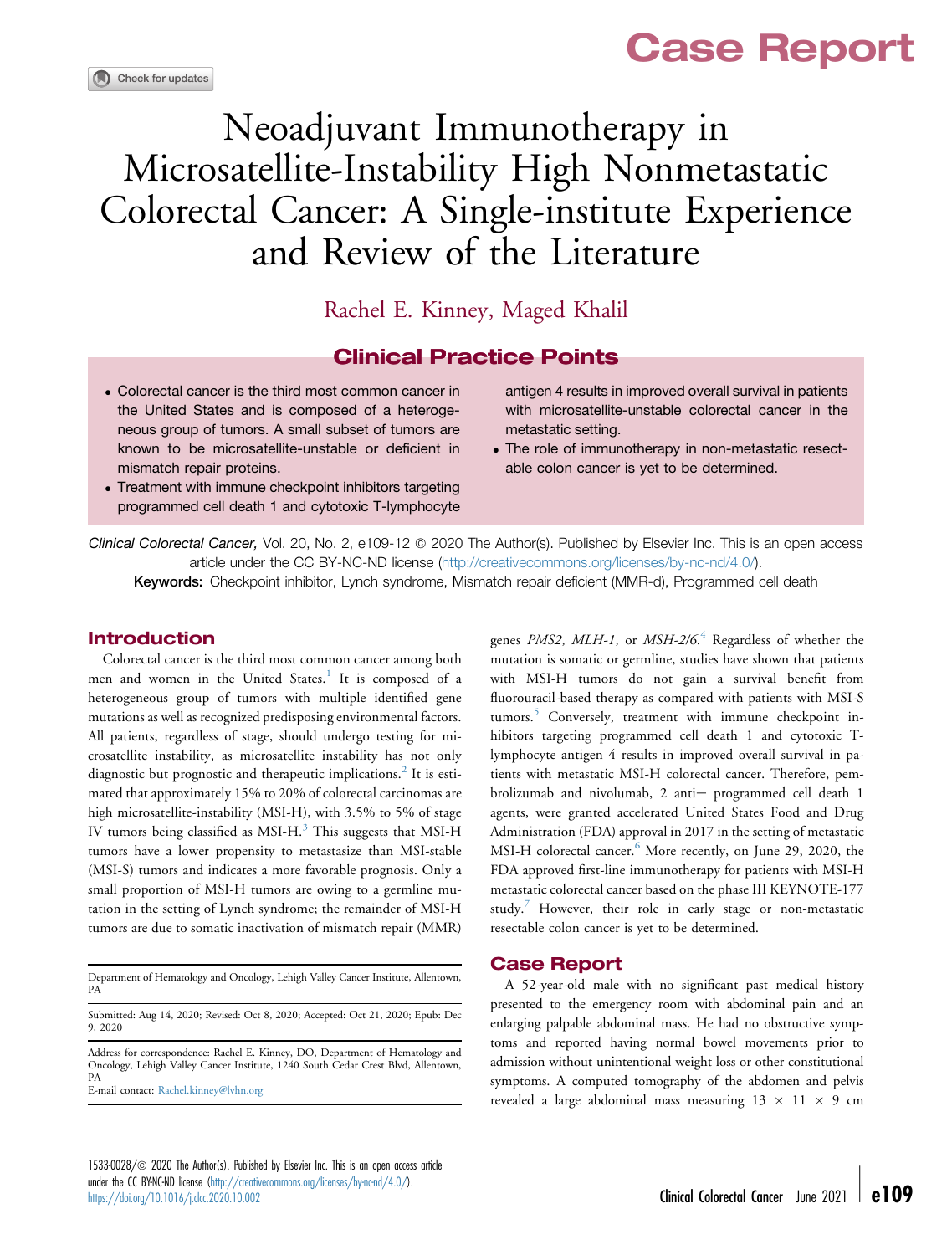## <span id="page-2-0"></span>Neoadjuvant Immunotherapy in MSI-H CRC



originating from the proximal transverse colon without associated adenopathy or evidence of obstruction [\(Figure 1](#page-2-0)). There was concern for invasion into the anterior abdominal wall with mass effect on the right ureter with mild right hydronephrosis. There were scattered prominent mesenteric lymph nodes, the largest of which measured  $9 \times 10$  mm. The patient was also noted to have a microcytic anemia, with a hemoglobin of 9.1 g/dL, a mean corpuscular volume of 70, and thrombocytosis with platelet count of 856  $\times$  10<sup>3</sup>/cm<sup>3</sup>. His carcinoembryonic antigen level was normal at 0.7 ng/mL (reference range,  $<$  7.0 ng/mL). The remainder of his laboratory results were unremarkable.

He underwent colonoscopy, which revealed an obstructing ulcerating mass near the hepatic flexure and proximal transverse colon. Pathology revealed well-differentiated adenocarcinoma. Immunohistochemical analysis of MMR proteins indicated abnormal expression of MMR proteins and loss of the MMR proteins hMLH-1 and PMS2.

He was evaluated for colorectal surgery; however, the surgeon felt that the large tumor size with radiographic appearance of invasion into the anterior abdominal wall would make upfront surgical resection possible, though technically difficult, although possible. Therefore, based on data presented at the European Society for Medical Oncology (ESMO) 2018 conference, the decision was made to proceed with neoadjuvant immunotherapy followed by resection.

He was started on ipilimumab 1 mg/kg on day 1 and nivolumab 240 mg days 1, 15, and 29 every 6 weeks and tolerated therapy without difficulty. Restaging scans performed after 1 cycle of therapy showed improvement in the size of the large transverse colon mass, which measured  $7.3 \times 6.2$  cm from an initial maximum

measurement of  $13 \times 11 \times 9$  cm. Restaging scans after the second cycle showed further improvement in the size of his mass to  $4.1 \times 4.5$  cm [\(Figure 2\)](#page-2-1). Additionally, the previously noted mildly enlarged mesenteric lymph nodes also decreased in size, the largest of which decreased from  $9 \times 10$  mm to  $7 \times 9$  mm. He was then treated on days 1 and 15 of cycle 3, and further therapy was held in preparation for surgery.

He underwent open extended right hemicolectomy with partial omentectomy. Intraoperatively, there were no findings of remaining tumor and no evidence of metastatic disease. Final pathology revealed lymphohistiocytic granulomatous inflammation with no evidence of malignancy. The proximal ileal and distal colonic margins were negative for dysplasia/malignancy. The appendix was benign. Seventy-seven lymph nodes were sampled, and all were negative for metastatic carcinoma, yielding a final pathologic stage of ypT0 ypN0, reflective of a complete pathologic response. A posttreatment carcinoembryonic antigen remains normal at 0.2 ng/mL (reference range, < 7.0 ng/mL).

#### **Discussion**

Standard-of-care initial treatment for nonmetastatic, resectable colorectal cancer is colectomy with en bloc removal of regional lymph nodes. For unresectable, non-metastatic disease, treatment has, until recently, included neoadjuvant systemic chemotherapy with FOLFOX (fluorouracil, leucovorin, and oxaliplatin) or CAPEOX (capecitabine and oxaliplatin) followed by colectomy based on response to therapy. Based on National Comprehensive Cancer Network guidelines, neoadjuvant immunotherapy can be

<span id="page-2-1"></span>

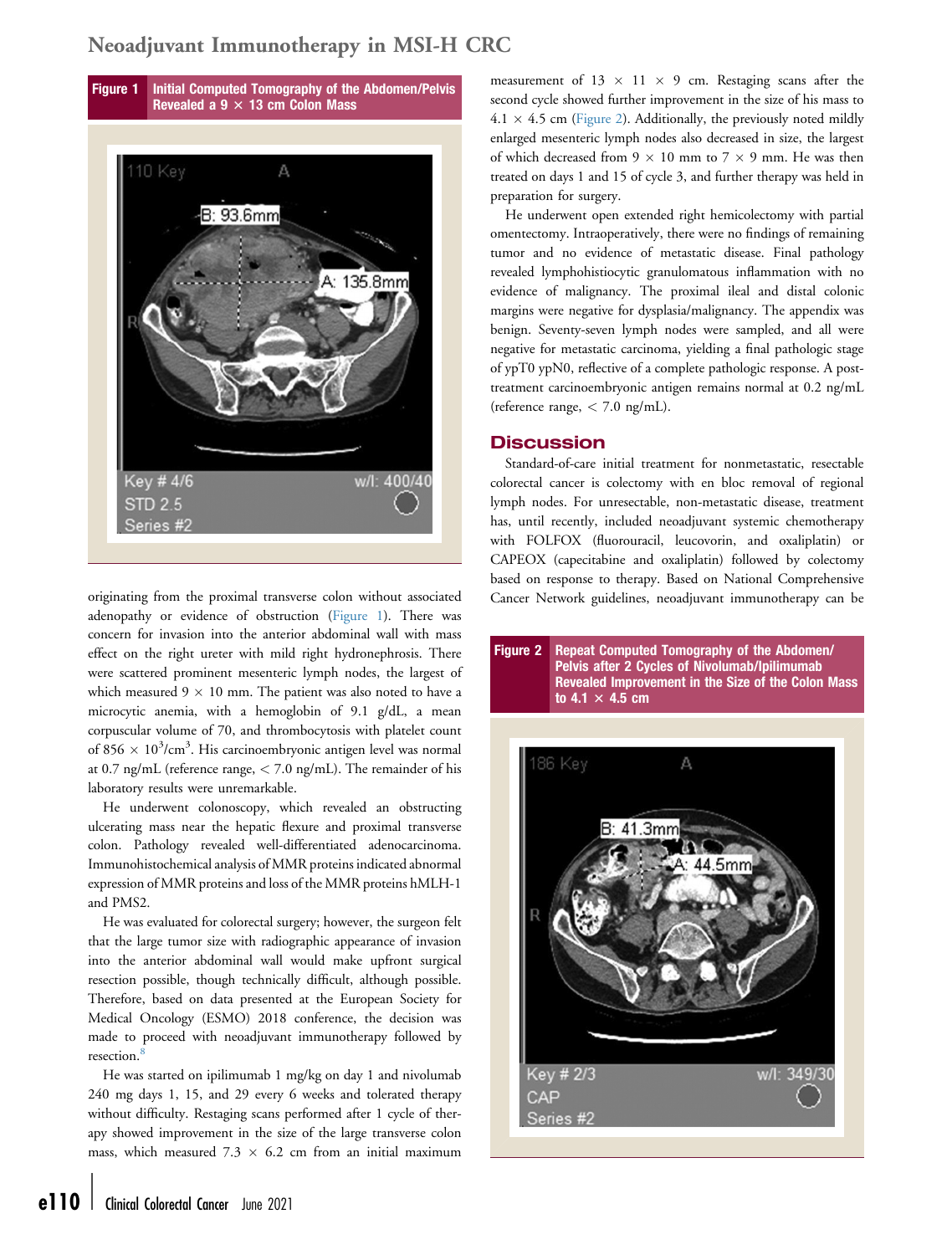## Rachel E. Kinney, Maged Khalil

<span id="page-3-1"></span>

| Table 1 Colorectal Cancer Trials Utilizing Immunotherapy With FDA-approved Uses <sup>10-12</sup> |               |                                           |                             |                    |
|--------------------------------------------------------------------------------------------------|---------------|-------------------------------------------|-----------------------------|--------------------|
|                                                                                                  | <b>Trial</b>  | <b>Intervention/Treatment</b>             | <b>Disease</b>              | Line of Therapy    |
|                                                                                                  | KEYNOTE-164   | Pembrolizumab                             | Recurrent or metastatic     | $>1$ prior therapy |
|                                                                                                  | KEYNOTE-177   | Pembrolizumab                             | Recurrent or metastatic CRC | Front-line therapy |
|                                                                                                  | CHECKMATE-142 | Nivolumab and nivolumab $+$<br>ipilimumab | Recurrent or metastatic CRC | $>1$ prior therapy |

Abbreviations:  $CRC =$  colorectal cancer;  $FDA =$  United States Food and Drug Administration.

considered for patients with MSI-H colorectal cancer who are too frail or otherwise poor candidates for intensive therapy.<sup>[2](#page-4-0)</sup>

Although immunotherapy has been extensively studied in colorectal cancer, its role to date is primarily in the metastatic setting. It is widely recognized that immune checkpoint inhibitors have increased activity in MSI-H or MMR-deficient tumors in both colorectal cancer other solid tumors.<sup>[8](#page-4-6)</sup> The active and currently enrolling Adjuvant Trial of Deficient Mismatch Repair in Colon Cancer (ATOMIC trial) randomized patients with stage III colon cancer with dMMR tumors following surgery to standard chemotherapy alone or in combination with immunotherapy.<sup>9</sup> This study will help determine the role of immunotherapy in the nonmetastatic, adjuvant setting. Similarly, the role of immunotherapy in the first-line metastatic setting was unknown until recently when the results of the KEYNOTE-177 study were released, leading to the FDA approval of pembrolizumab for unresectable or metastatic MMR-deficient or MSI-H colorectal cancer.<sup>[7](#page-4-5)</sup> However, what has not yet been thoroughly studied or established is the role of immunotherapy in the neoadjuvant setting in a patient with resectable disease who would otherwise be a chemotherapy candidate. The results of key published trials using immunotherapy in colorectal cancer are summarized in [Table 1.](#page-3-1)

The first trial to examine neoadjuvant immunotherapy in colorectal cancer was the NICHE trial, with data presented at the 2018 ESMO conference. There were 19 patients originally enrolled in the phase II NICHE trial, all of whom had resectable, early-stage colon cancer; both MMR-deficient and MMR-proficient tumors were included. Patients were treated with ipilimumab at 1 mg/kg on day 1 and nivolumab at 3 mg/kg on days 1 and 15 with a maximum interval of 6 weeks between colonoscopy and surgery. The data presented at ESMO in 2018 included 14 of the initial 19 patients, with a breakdown including 7 MMR-deficient tumors and 8 MMRproficient tumors (1 patient had 2 tumors, accounting for the discrepancy).  $13$ 

A major pathologic response, defined as < 5% residual vital tumor, was observed in 100% of the MMR-deficient patients (7/7 tumors), 4 (57%) with a complete pathologic response. Conversely, there were no observed major pathologic responses in the MMR-proficient group. The authors proposed that primary tumors are more likely to have T-cell infiltration than metastatic tumors and may account for the improved response rates to immunotherapy seen in the neoadjuvant setting when compared to the metastatic setting.<sup>[14](#page-4-9)</sup> More recently, Chalabi et al published an update in Nature Medicine that looked at 40 patients with nonmetastatic, resectable colorectal cancer - including 21 dMMR

and 20 pMMR tumors  $-$  who were treated with neoadjuvant immunotherapy. A total of 35 patients were included in the final analysis, with a breakdown of 20 dMMR and 15 pMMR tumors. Again, patients with dMMR tumors had an excellent response, with a pathologic response observed in 20 of 20 tumors. In that subset, 12 of 20 tumors had a complete pathologic response, and 19 of 20 tumors had a major pathologic response, defined as 10% residual viable tumor. Interestingly and in contrast to the data presented in 2018, in patients with pMMR tumors, a pathologic response was noted in 4 of 15 patients. In those with a pathologic response, 3 had a major pathologic response, and 1 had a partial response. $14$ 

The NICHE trial authors cite mutational burden differences and subsequently a higher neoantigen burden in dMMR tumors in comparison with pMMR tumors as one explanation for why dMMR tumors respond better to immunotherapy than their pMMR counterparts. Owing to the higher antigen burden, it is theorized that dMMR tumors also have a higher number of intratumor T-cells, thereby making them more likely to respond to immunotherapy. This theory also applies when comparing primary versus metastatic tumors - specifically, primary tumors appear to have higher T-cell infiltration than their metastatic counterparts in both pMMR and dMMR tumor types. This is also seen in other cancers such as melanoma and lung cancer, whereby neoadjuvant treatment of nonmetastatic tumors with immunotherapy leads to deep, prolonged pathologic responses as well as higher response rates felt to be, at least in part, owing to increased T-cell infiltration when compared with metastatic tumors.<sup>14</sup>

#### **Conclusion**

In summary, our patient was successfully treated with 3 cycles of neoadjuvant ipilimumab and nivolumab without any adverse side effects, with an excellent radiographic response and a complete pathologic response. Our case clearly illustrates the benefit of neoadjuvant immunotherapy in the setting of MSI-H colorectal cancer with a resectable tumor, and further studies should be considered to evaluate the role of neoadjuvant therapy in MSI-H tumors.

#### **Disclosure**

The authors have stated that they have no conflicts of interest.

#### **References**

<span id="page-3-0"></span>1. Howlader N, Noone AM, Krapcho M, et al. SEER Cancer Statistics Review, 1975-2017. Bethesda, MD; National Cancer Institute (based on November 2019